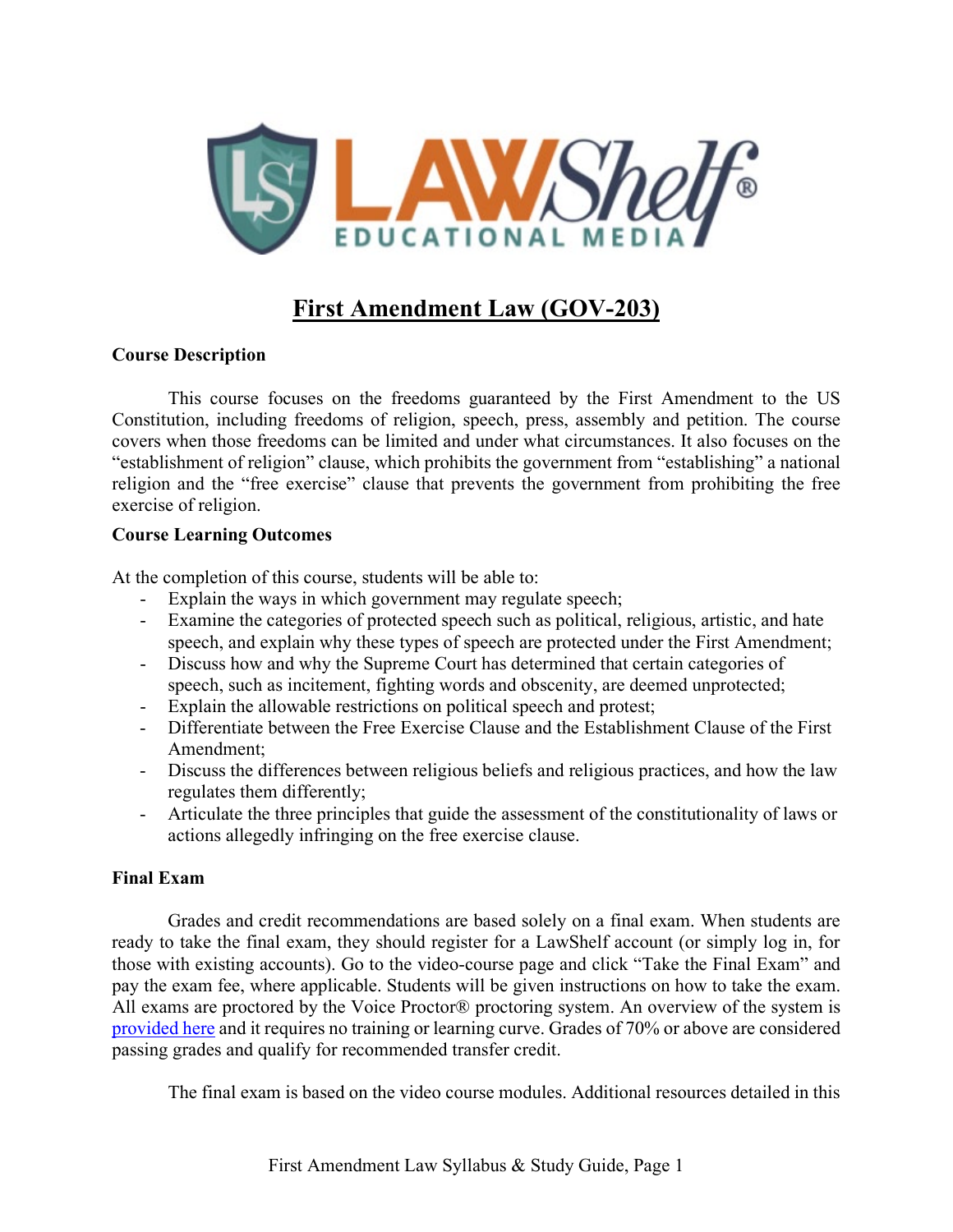syllabus are helpful for background and for building greater understanding of the course materials. Inquiries can be made through the LawShelf Contact form on our website by clicking the "email us" button that appears at the bottom of most LawShelf pages. Transcripts can be ordered via Parchment, as detailed on our website.

### **Case Studies**

Many LawShelf video courses include case studies. These do not necessarily teach new material but are meant to demonstrate how the materials covered in the course are applied by various courts. Concepts covered in the case studies are covered on the final exam, so make sure to watch the case studies before taking the exam. However, it is unnecessary to memorize the facts and details of the cases covered in these case studies.

### **Self-Quizzes**

Video-course modules and case studies feature self-quizzes that consist of practice questions on the materials covered in the videos. These questions are presented for the benefit of the student and are important to review before taking the final exam because they are similar in style and substance to the questions on the final exam. These quizzes are not graded or monitored and there is no record of how students answer these questions. Students may answer these questions as many times as they like and are encouraged to keep re-taking the quizzes until they have mastered all the questions.

## **Study Guide**

### **Introductory Videos**

These videos provide background to help students better understand the main parts of the course, which are the video-course modules below.

#### **Constitutional Law and the First Amendment: Freedom of Speech**

**[https://lawshelf.com/shortvideoscontentview/constitutional-law-and-the-first-amendment](https://lawshelf.com/shortvideoscontentview/constitutional-law-and-the-first-amendment-freedom-of-speech/)[freedom-of-speech/](https://lawshelf.com/shortvideoscontentview/constitutional-law-and-the-first-amendment-freedom-of-speech/)**

**Freedom of Speech Exceptions: Categories of Speech NOT Protected [https://lawshelf.com/shortvideoscontentview/freedom-of-speech-exceptions-categories-of](https://lawshelf.com/shortvideoscontentview/freedom-of-speech-exceptions-categories-of-speech-not-protected/)[speech-not-protected/](https://lawshelf.com/shortvideoscontentview/freedom-of-speech-exceptions-categories-of-speech-not-protected/)**

**The Free Exercise Clause <https://lawshelf.com/shortvideoscontentview/the-free-exercise-clause/>**

**Do Bible Lessons in Schools Violate the First Amendment's Establishment of Religion Clause?**

**[https://lawshelf.com/shortvideoscontentview/do-bible-lessons-in-schools-violate-the-first](https://lawshelf.com/shortvideoscontentview/do-bible-lessons-in-schools-violate-the-first-amendments-establishment-of-religion-clause)[amendments-establishment-of-religion-clause](https://lawshelf.com/shortvideoscontentview/do-bible-lessons-in-schools-violate-the-first-amendments-establishment-of-religion-clause)**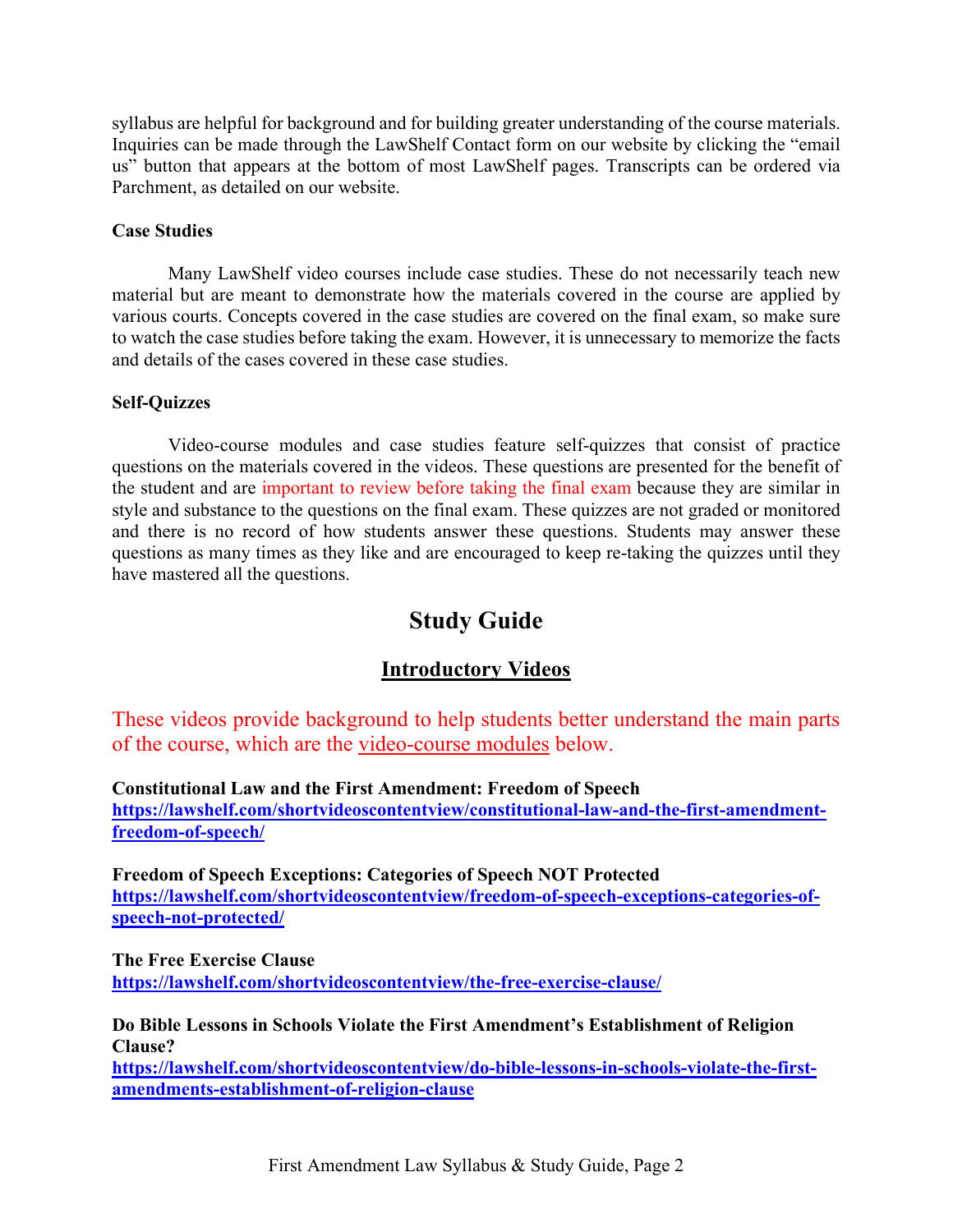**Criminal Penalties for Spreading Fake News?**

**<https://lawshelf.com/blogentryview/criminal-penalties-for-spreading-fake-news/>**

### **Can You Be Fired For Expressing Your Political Views?**

**[https://lawshelf.com/blogentryview/can-you-be-fired-for-expressing-your-political-views](https://lawshelf.com/blogentryview/can-you-be-fired-for-expressing-your-political-views-james-damores-case-against-google/)[james-damores-case-against-google/](https://lawshelf.com/blogentryview/can-you-be-fired-for-expressing-your-political-views-james-damores-case-against-google/)**

### **Courseware Readings**

These courseware readings provide background to help students better understand the main parts of the course, which are the video-course modules below.

**The following sections of "Foundations of Law" [courseware:](https://lawshelf.com/coursewareview)**

**Constitutional Law**

**Freedom of Expression & Religion**

- o **Freedom of [Expression](https://lawshelf.com/coursewarecontentview/freedom-of-expression)**
- o **[Limitations](https://lawshelf.com/coursewarecontentview/limitations-on-expression) on Expression**
- o **Freedom of Religion and the [Establishment](https://lawshelf.com/coursewarecontentview/freedom-of-religion-and-the-establishment-clause) Clause**
- o **[Freedom](https://lawshelf.com/coursewarecontentview/freedom-of-religion-and-the-free-exercise-clause) of Religion and The Free Exercise Clause**

**Torts**

**Defamation [Constitutional](https://lawshelf.com/coursewarecontentview/constitutional-privileges) Privileges**

### **Video Course Modules**

These videos constitute the main part of the course and are they sources of the questions on the final exam.

#### **<https://lawshelf.com/videocoursescontentview/first-amendment-law>**

**Part 1, Module 1: Introduction to the Freedom of Speech**

**Part 1, Module 2: Protected Speech and Expression**

**Part 1, Module 3: Unprotected Speech**

**Part 1, Module 4: First Amendment Rights of Assembly, Petition and Association**

**Part 1, Module 5: Freedom of the Press and the Right to Privacy**